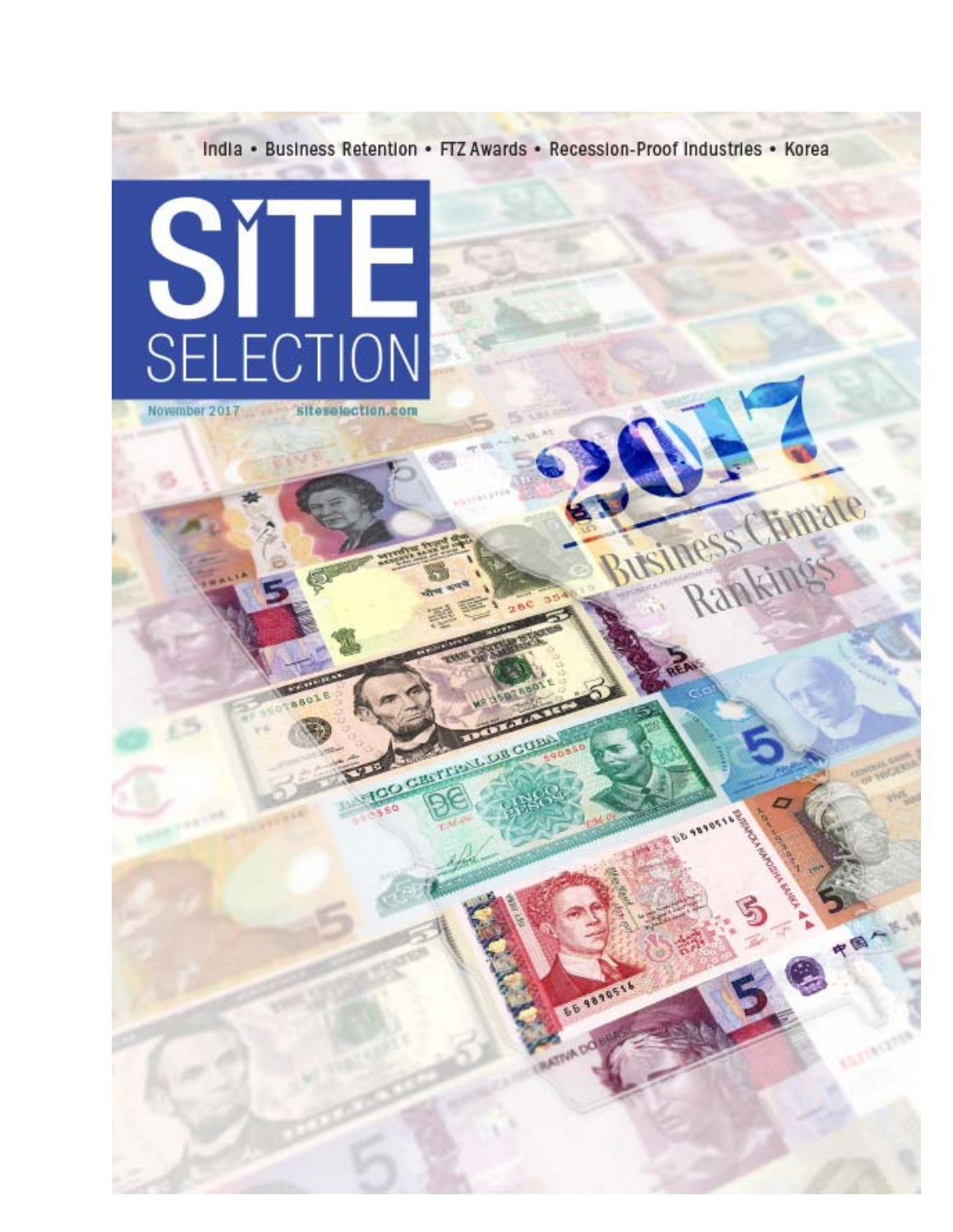# **Welcome to the Amazon Games**

**Hear an echo? That's the world's largest e‐commerce company doing to economic development what it did to shopping malls.**



by RON STARNER & ADAM JONES-KELLEY

funny thing happened on the way to the e-store. Amazon launched a "search" for a second headquarters home, and upended another industry in the process. The established rules of site selection and economic development went the way of the suburban shopping mall. Forget the comfy confines of the confidential site search; Amazon decided it would pit every state and community against each other in a dramatic public competition akin to American Idol or the Amazing Race, though talent alone will get you nowhere in this contest.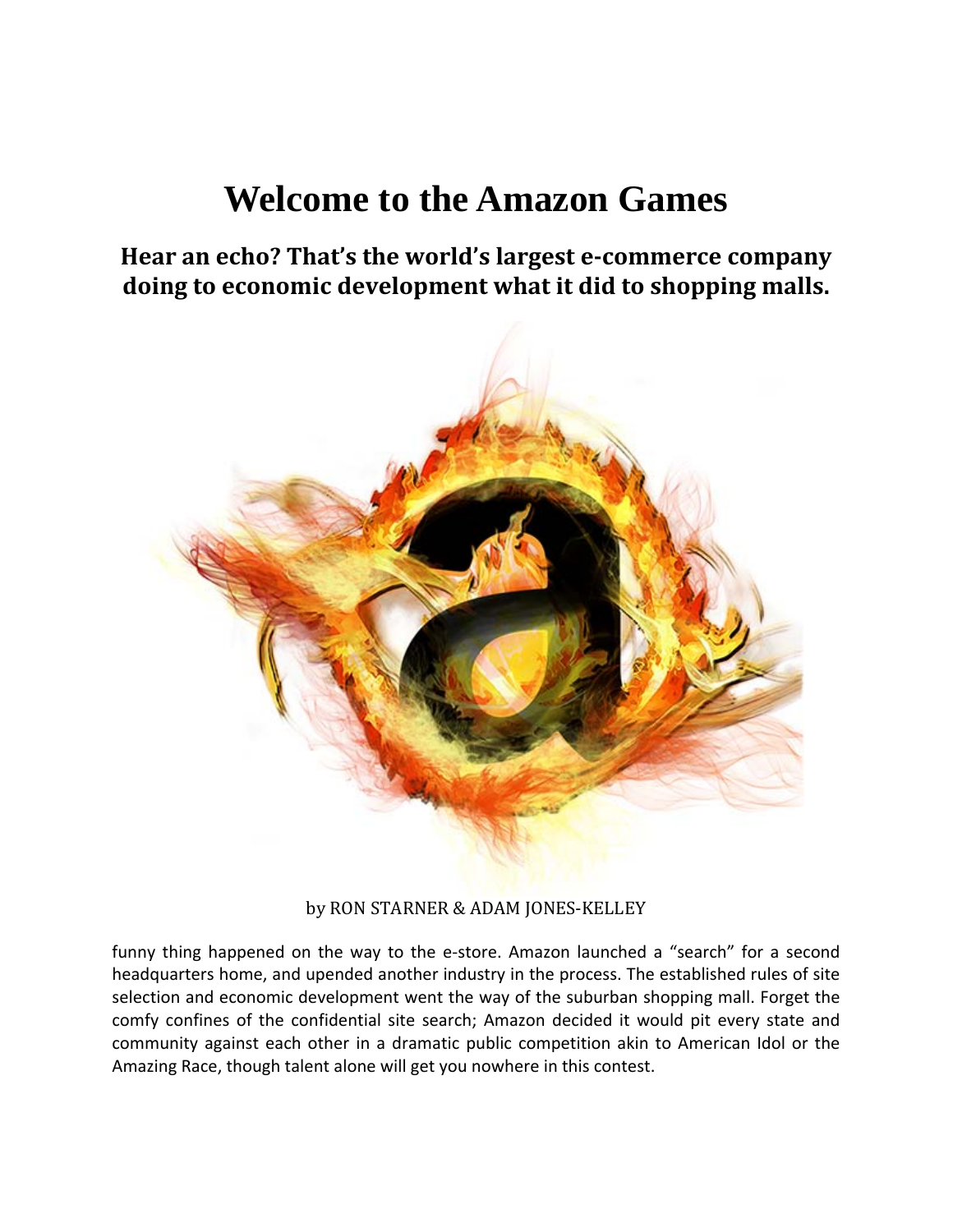If this is real  $-$  if it's exactly as stated and billionaire entrepreneur Jeff Bezos has his way  $-$ Seattle‐based Amazon will bring tens of thousands of high‐wage jobs to the North American community willing to pony up the most cash  $-$  er, "incentives package"  $-$  to lure the Washington giant to its new home. This is a first in the history of corporate site selection.

## **How'd we get here?**

This magazine's reporting of US‐based Amazon capital investment projects over the past five years shows that the e‐commerce firm, on average, nets between \$10,000 and \$15,000 per job in incentives.

The Amazon RFP issued on September 7 for the competitive HQ2 project promises to deliver up to 50,000 jobs and \$5 billion in capital investment to the lucky winner over 15 years — provided the winning bid includes enough "special incentives" to sway Bezos to sign on the dotted line.

The public auction was barely two weeks old before New Jersey Gov. Chris Christie and the New Jersey legislature offered to put together an incentives package valued at \$5 billion. Intrepid readers proficient in the dying art of math will note that works out to about \$100,000 in incentives per job, a slight tick up from the norm.

#### **May the Odds Be Ever in Your Favor**

This unprecedented nationwide competition has become the Hunger Games of economic development, inciting breathless excitement in far-flung communities and near daily handicapping by the news media. But how many communities have a realistic shot at being the victor, and what are they likely to win when they are?

These are questions largely ignored in the frenzied coverage this announcement has produced. And there are none more critical, as this process, the ultimate cost of winning the penultimate prize and the precedent this will set will offer lessons for business executives, site consultants, community leaders and everyone interested in improving the practice of economic development.

If ensuring an equitable return on investment for all parties involved is truly the object of the game, then it's worth heeding words of caution from economists studying this deal.

The bottom line, they say, is this: It won't be easy to quantify the benefits of Amazon HQ2 to any community because complex deals like this tend to evolve over many years. Measuring ROI in economic development isn't an exact science. And if Amazon is really as interested in helping a community grow in a healthy way as it is in steamrolling the best deal for the company, then it won't ask for more than the deal is worth.

We wouldn't bet your discounted Whole Foods organic kale on that happening. If this is real, they'll chase the dollars. And the winning community may wind up regretting they volunteered as tribute.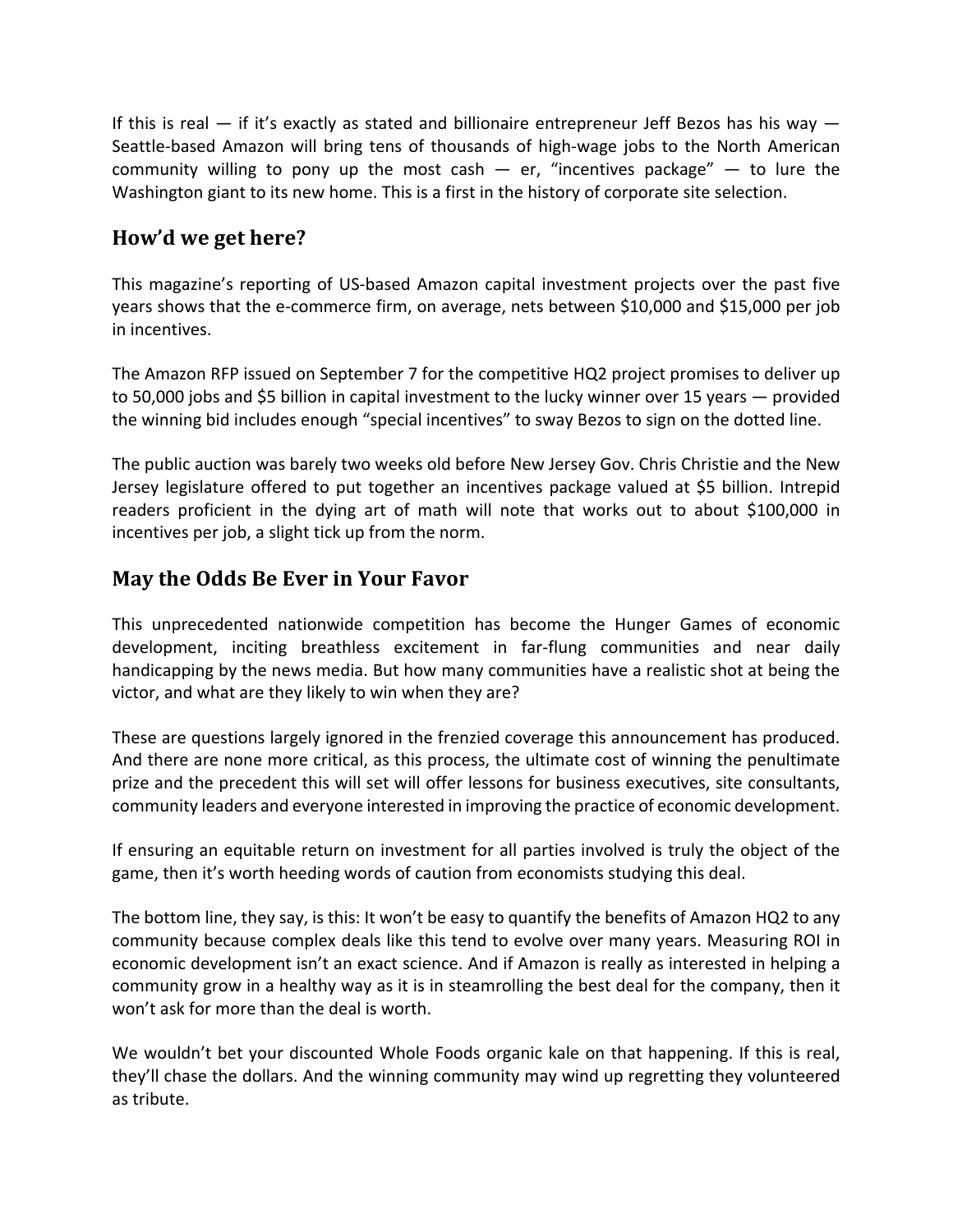Experts like Jim Rounds, president of Rounds Consulting Group in Arizona, doubt the deal will ever materialize as presented.

"I don't think the scale islegitimate. I am confident there won't be 50,000 workers making \$100K a year. You don't expand a headquarters that way. My best guess is that maybe half the numbers are real — wages half of what's been touted and half the capital investment."

#### **What Amazon Wants in its Shopping Cart**

This is the easy part. Amazon has been unambiguous in its desire to maximize the incentives in this deal. After laying out the basic location prerequisites  $-$  a metro area of at least 1 million people (which many smaller communities gleefully ignore); a stable and business‐friendly environment; ability to attract and retain strong technical talent; and a location within 45 minutes of an international airport  $-$  the RFP lists Amazon's "key preferences and decision drivers." This is a colorful euphemism for "Show me the money!"

Unsurprisingly, two of the top three decision drivers center on incentives. "Incentives offered by the state/province and local communities to offset initial capital outlay and ongoing operational costs will be significant factors in the decision-making process," the RFP states. Amazon then lists the incentives it wants: "land, site preparation, tax credits/exemptions, relocation grants, workforce grants, utility incentives/grants, permitting, and fee reductions." In short, they'll take everything, and probably ask for an option on your first born.

Amazon – which has built more than 140 million sq. ft. of warehouse and data center space around the country -- is accustomed to getting what it wants from state and local governments. An analysis by Good Jobs First, a pro‐labor think tank in Washington, D.C., reports that Amazon collected more than \$750 million in government subsidies for its projects over the past decade. Oregon alone has committed more than \$213 in incentives for Amazon during that time, the most of any state, according to The Business Journals, which estimates that the total value of government subsidies for Amazon now tops \$1.24 billion nationwide.

Greg LeRoy, executive director of Good Jobs First, says Amazon has amassed an expert team of site selectors and incentives negotiators and they're sharpening their swords for the battle ahead.

"I suspect that Amazon already knows where it is going or has a very short list," LeRoy says. "They have been hiring more lawyers and CPA-level people for that department. They have a very sophisticated internal path."

That means that much of this is for show, an act they will play out to extract maximum payout from their intended target(s).

LeRoy also points out that "a deal thissize will automatically qualify for massive corporate income tax credits which will obliterate the company's income taxes for many years. They will also get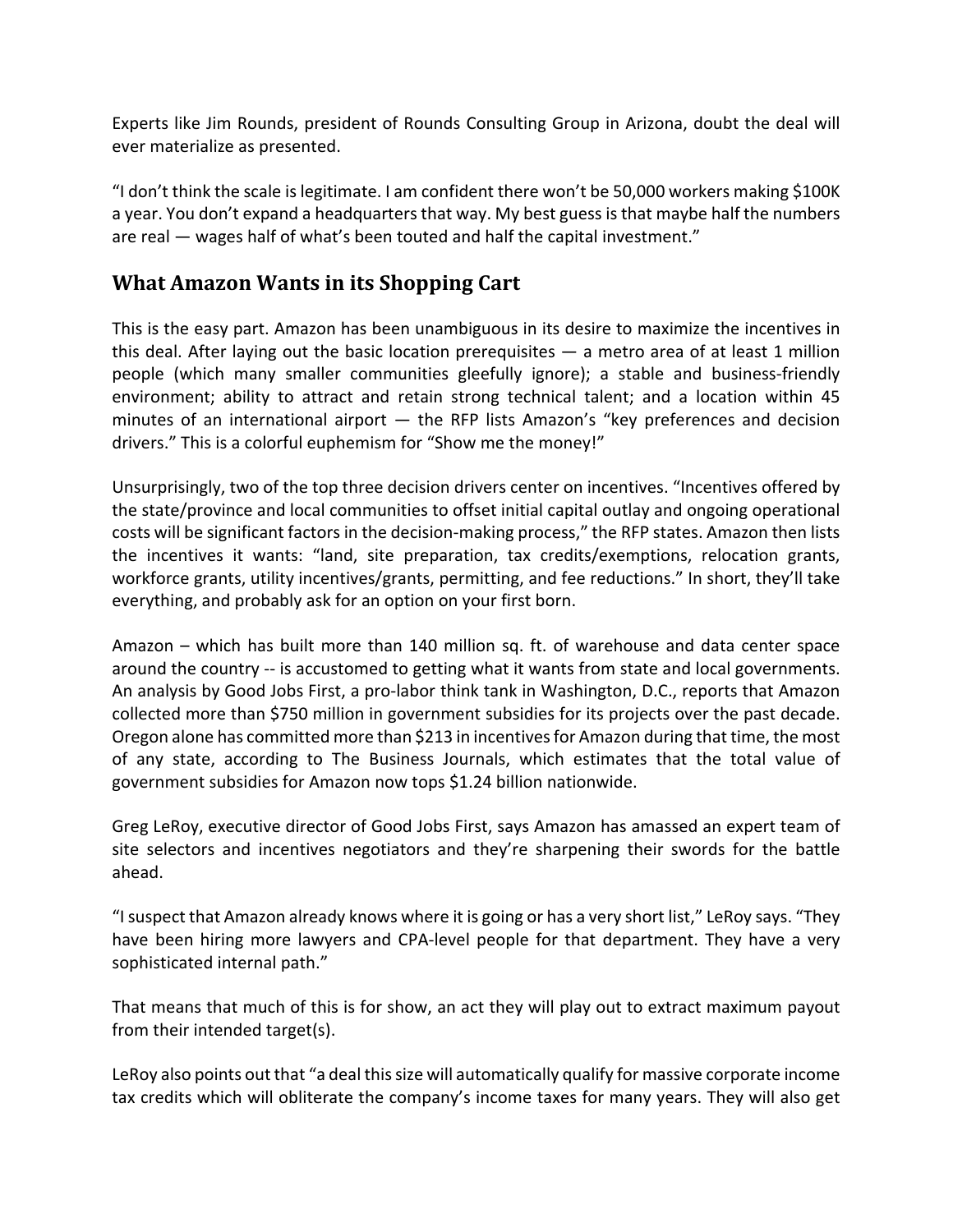exempted from paying sales taxes on building materials and equipment. More than likely, local government will abate property taxes for a long time. What else is there?"

Is this a good thing for the local economy? Measuring whether all these abatements and credits are a good deal is a complicated matter, say the experts who study ROI on such deals.

Dr. Peter Evangelakis, economist at Regional Economic Models Inc. (REMI) in Amherst, Massachusetts, says a change in a few thousand jobs can adjust ROI by hundreds of millions of dollars for state and local governments.

"If Amazon builds employment slowly or does not hit its 50,000‐employee target, revenue gains can shrink significantly for state and local governments," he says. "Governments need to consider these scenarios when deciding what incentives are worth offering."

One thing those governments can count on: Amazon will have calculated all possible scenarios. It isn't just hiring lawyers and CPAs, after all. It's also hiring elite economists of its own.

"Amazon has been hiring economics Ph.D.s and professors quite heavily in the last five years," says Duke University economist Allan Collard-Wexler, a co-author of a new report on the effects of cartels who works in the field of industrial organization. "The chief economist at Amazon used to teach the same classes I teach at Duke right now. Academia is open — you see papers. Amazon is closed — you just get hints of what they're doing. So a lot of research in our field has essentially gone dark, because it's happening inside Amazon."

## **Boon or Bust?**

Evangelakis notes that if 50,000 good‐paying jobs are truly added over 10 years, it could add up to \$12.9 billion to state revenues over 15 years. But if Amazon – which employs 382,000 people worldwide -- adds only 2,500 new employees over five years, he says, the increase over that same period would be just \$869 million.

"No one should be under the illusion that Amazon does not already know the top five places where this will be successful."

—Mike Bennett, Founding Partner, Avenue Advisory Group, Chicago

"That's why it's important that government works with Amazon to ensure mutual benefit," Evangelakis says. "My advice to government leaders is to negotiate with Amazon and get them to buy into state and local economies so that it's a win‐win package. These economic and fiscal impacts are crucial to inform policy decisions."

The fiscal impacts of Amazon could well be enormous. Among other benefits to a community, Amazon can raise the property tax base for local government, increase collections of personal income taxes, increase sales tax revenues, and increase corporate income tax collections, says Evangelakis.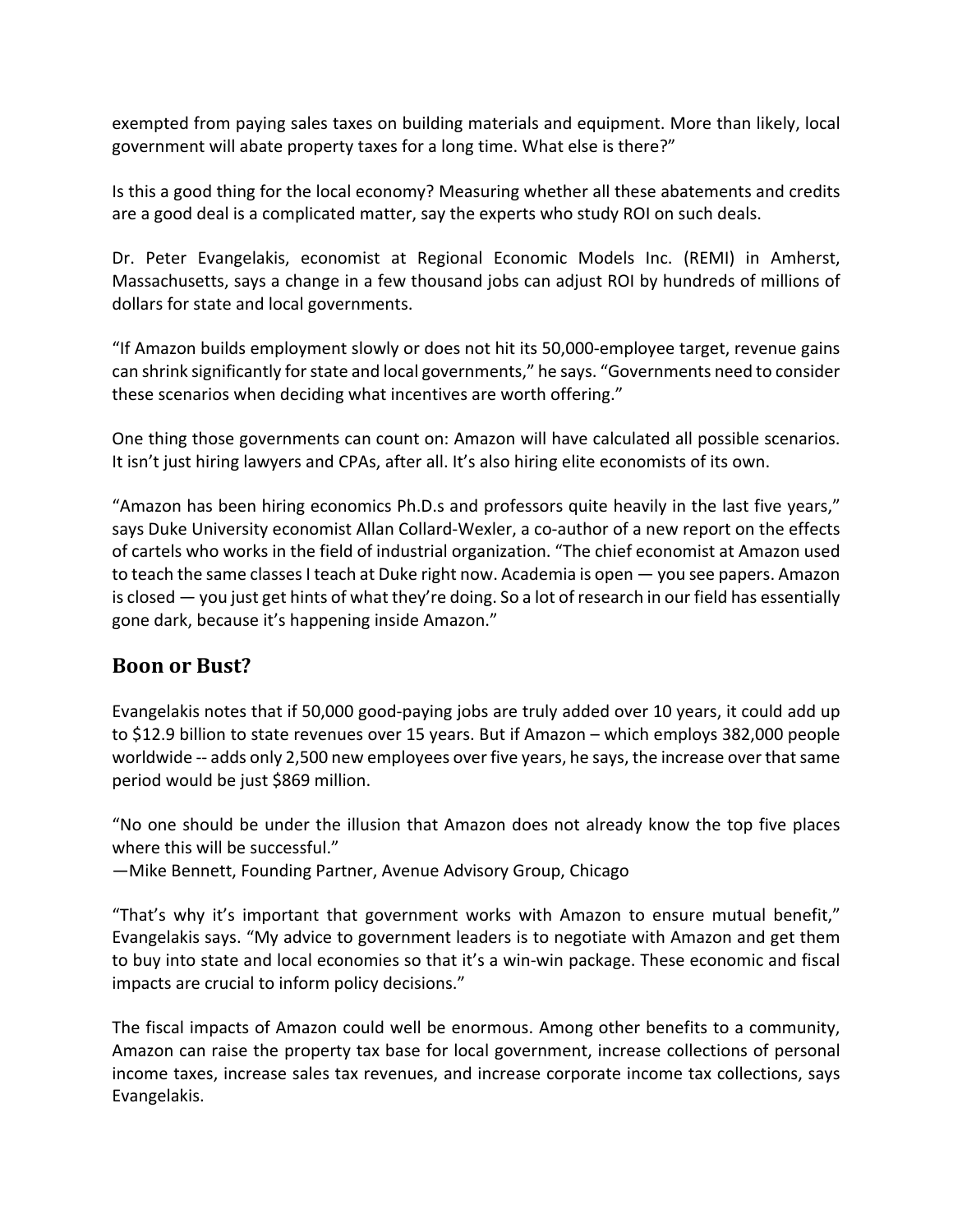The downside, he says, would include upward pressure on wages, increasing production costs acrossthe economy and downward pressure on regional competitiveness. "Population and wage increases will drive up housing prices and your community will become a more expensive area to live in," the economist adds.

It's a risk. These trade-offs must be considered carefully before state and local governments empty the coffers to lure Amazon, as Jim Rounds cautions. "If this deal is dominated by the economic incentives, then everything falls apart for the community. My advice  $-$  if they don't meet the economic fundamentals, the only way to win the project is through incentives, and that's not good for you."

Not everyone is so hesitant. John Boyd, principal of The Boyd Company Inc., a prominent headquarters site consulting firm in Princeton, New Jersey, says that despite the hefty asking price, states and communities should do their due diligence and put forth their strongest bid.

"The Amazon search is playing out very publicly and contrary to most site selection projects," Boyd says. "Very few companies have the swagger and wherewithal to pull this very public site search strategy off. It is something we would generally not recommend to our clients."

On incentives, Boyd says, "My message to the public weary on incentives today is to encourage your lawmakers to do the heavy lifting first — pension reform, consolidating municipal services, cutting taxes and making government less expensive. Then we can have a discussion on the propriety of incentives. Until then, incentives are a necessary evil, especially for high‐cost states like New Jersey, Connecticut, Massachusetts, New York, Illinois and California."

REMI conducted its own analysis and concluded that these 10 cities make the most sense as the right destination for Amazon HQ2: Atlanta, Austin, Baltimore, Boston, Chicago, Denver, Detroit, Minneapolis‐St. Paul, Pittsburgh and Tulsa. Site Selection magazine suspects New York and Washington, D.C., would also be in the mix, as would Toronto — after all, the company was careful to state in its announcement that it would be a second HQ in North America, not necessarily in the United States.

"I think Amazon made a mistake, frankly. Here is a big, very successful company looking to extract incentives from hard‐pressed communities. When there are 50‐plus losers and one winner who has to cough up big bucks, this won't look good for Amazon."

— Richard Florida, Economic Development Adviser and Author of The New Urban Crisis

Mike Bennett, founding partner and site consultant at Avenue Advisory Group in Chicago, conducted his own analysis.

"Amazon is in the business of disruption. The normal rules don't apply to them," Bennett says. "Amazon is very smart and innovative. No one should be under the illusion that Amazon does not already know the top five places where this will be successful. There are only a handful of communities that can meet this need."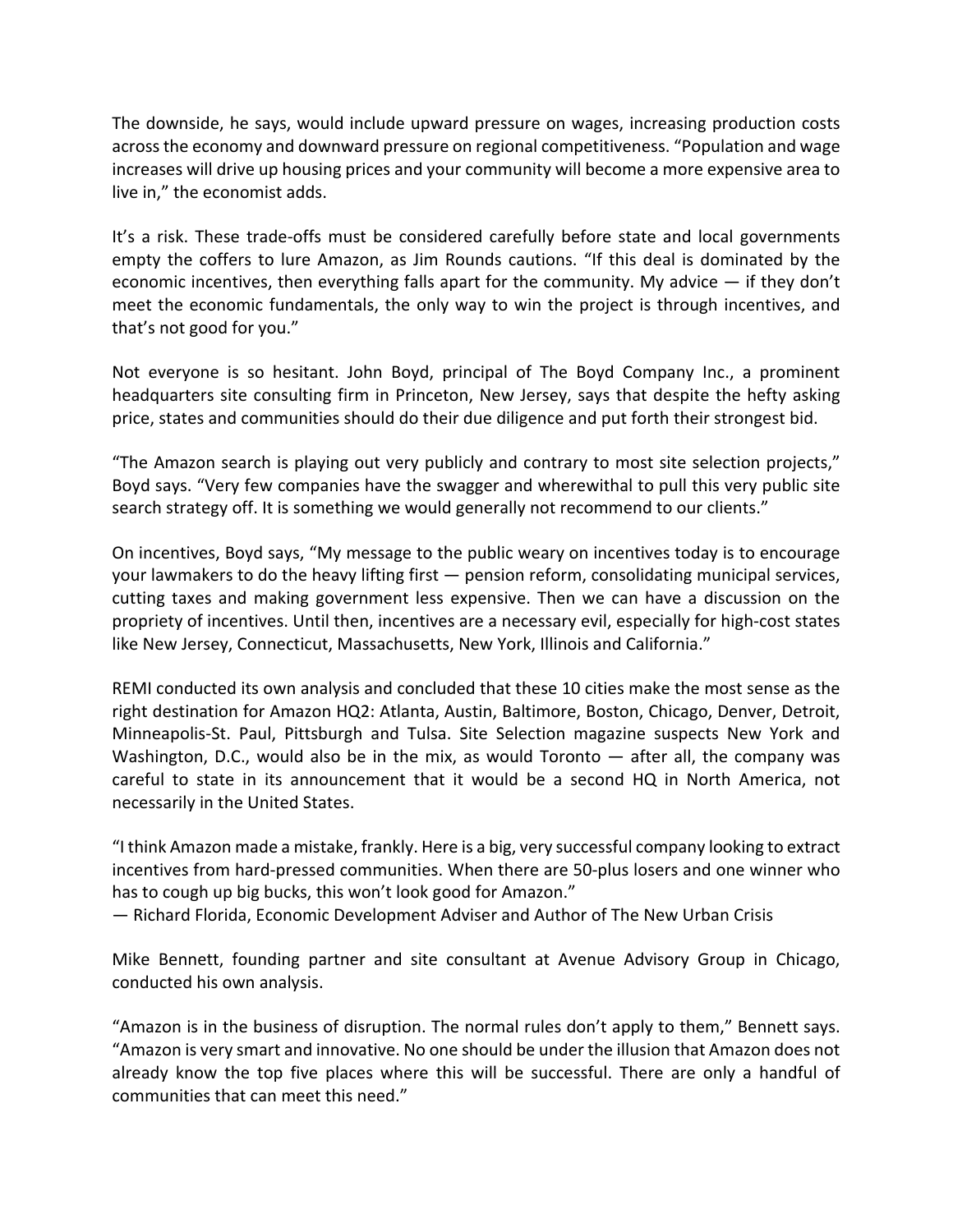Flying in the face of the majority opinion, Bennett believes that incentives won't, in fact, be the deciding factor. "I don't think that a company like Amazon will make a 30‐year decision based on incentives," he says. "Amazon is a cutthroat business that wants to maximize shareholder value, but they also know that short-term benefits will not outweigh long-term investments that they will need to be successful."

#### **Disruptor? 'Don't Give Them a Penny'**

Richard Florida, an economic development adviser who wrote The Rise of the Creative Class and The New Urban Crisis, isn't so sanguine about the economic risk in offering a massive incentive package. Florida urges government leaders to "use this as an opportunity to bring your community closer together, to highlight your strengths and understand and begin to deal with your weaknesses." He also advises locations to respond directly to the RFP and "not to your own internal political issues."

On incentives, Florida is blunt about the \$136‐billion company that currently has about \$26 billion in cash on hand: "Do not give them a penny in incentives.

Florida says he hopes that Amazon's highly publicized site search exposes much-needed improvements in the practices of corporate site selection and economic development.

"I think Amazon made a mistake, frankly," he says. "They should have done this quietly. It's already causing a backlash. Tech companies' brands are taking a hit. Here's a big, very successful company looking to extract incentives from hard‐pressed communities. When there are 50‐plus losers and one winner who has to cough up big bucks, this won't look good for Amazon."

Jeff Finkle, president of the International Economic Development Council, says that Amazon's highly public site search isn't without benefit. "I think the process that Amazon is asking communities to engage in is going to be eye‐opening," he says. "We'll see more transparency in this than we will see in almost any site selection process anywhere. There is some good education in this for the public and the media."

Still, Finkle harbors concerns. "I worry that communities will throw too many incentives at them and that Amazon will take too much," he notes. "Will the winning community have buyer's remorse? Amazon is asking questions about clawback provisions. They may be trying to downgrade communities that are trying to protect their public tax dollars."

Finkle cites the example of Under Armour in Baltimore as a model of headquarters development, a model he hopes Amazon will follow.

"I think Amazon could make a huge statement if they pick a large urban area that meets their criteria and they don't take too much in incentives," says Finkle. "If they help rebuild that community, that would be a real benefit. Under Armour is taking that approach in Baltimore. Wouldn't it be cool if Amazon adopted the same strategy?"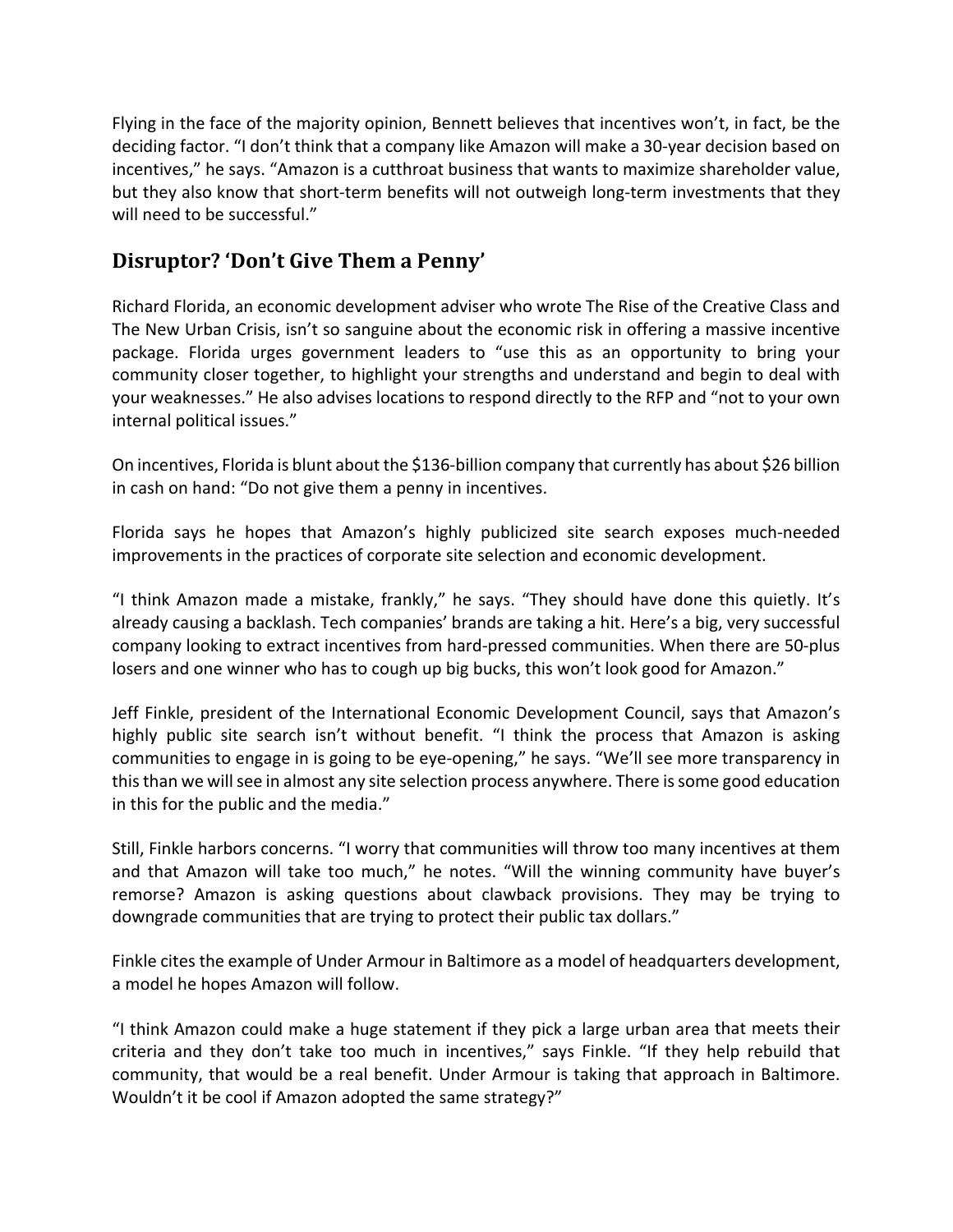# **'No Comparison for a Project Like This'**

Multiple interview requests to Amazon for this piece were turned down, but the company has been very specific about how this search will be conducted.

"We expect HQ2 to be a full equal to our Seattle headquarters," said Jeff Bezos, founder and CEO of Amazon and one of the five richest people on earth with a net worth of \$83.5 billion. "Amazon HQ2 will bring billions of dollars in up-front and ongoing investments, and tens of thousands of high-paying jobs. We're excited to find a second home."



Jeff Bezos, founder and CEO of Amazon and one of the five richest people on earth with a net *worth of \$83.5 billion.*

But why? What's the endgame? Can Amazon actually deliver on its HQ2 plans? "Yes," says Bennett. "Amazon could add 50,000 jobs over 20 years, but keep in mind that Amazon is not just one company. It now has dozens and dozens of arms, including a grocery store chain in Whole Foods.

"What they're doing with this HQ2 site search is like a stress test for states and communities," he adds. "They want to look at labor markets and determine their breaking point, and then see how